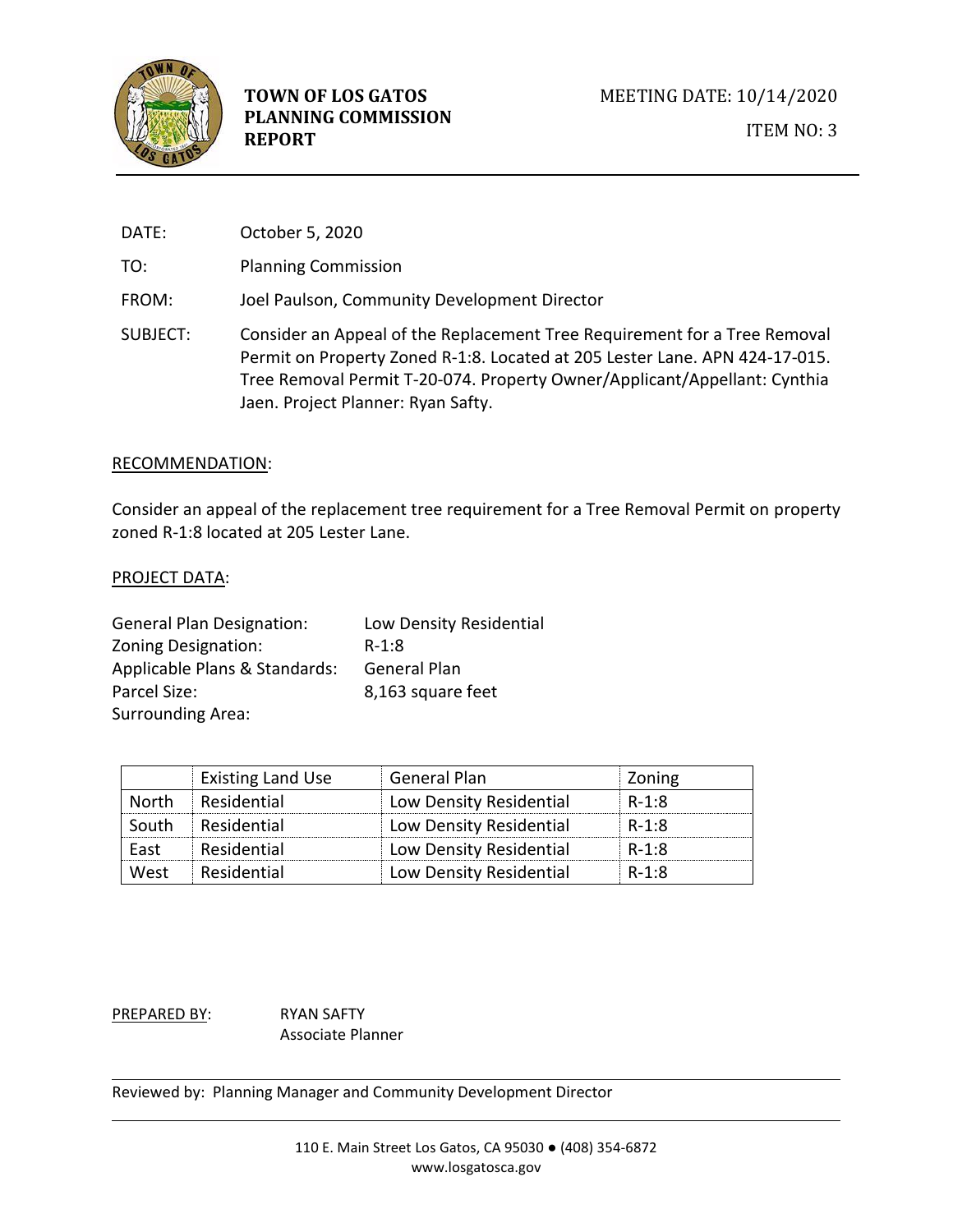PAGE **2** OF **5** SUBJECT: 205 Lester Lane/T-20-074 DATE: October 5, 2020

## CEQA:

The project is Categorically Exempt pursuant to the adopted Guidelines for the Implementation of the California Environmental Quality Act, Section 15304: Minor Alterations of Land.

### FINDINGS:

The project is Categorically Exempt pursuant to the adopted Guidelines for the Implementation of the California Environmental Quality Act, Section 15304: Minor Alteration of Land.

#### ACTION:

The decision of the Planning Commission is final unless appealed within ten days.

#### BACKGROUND:

On June 22, 2020, the Parks and Public Works Department received a Tree Removal Permit application (page 17 of Exhibit 6) to remove one Black Locust tree located at 205 Lester Lane (Exhibit 1). The tree was roughly 30 feet in height with a 25-foot canopy (Exhibit 5). The tree is considered a protected tree per Town Code Section 29.10.0960, thus requiring approval of a Tree Removal Permit prior to removal. The property owner requested removal of the tree based on safety concerns as the tree had been dropping limbs. The Town Arborist, Rob Moulden, conducted an inspection of the tree and approved and issued Tree Removal Permit T-20-074 including the tree replacement requirement (Exhibit 4) on June 29, 2020, based on the following findings in Town Code Section 29.10.0992:

….

*4) The retention of the tree restricts the economic enjoyment of the property or creates an unusual hardship for the property owner by severely limiting the use of the property in a manner not typically experienced by owners of similarly situated properties, and the applicant has demonstrated to the satisfaction of the Director or deciding body that there are no reasonable alternative to preserve the tree; and 5) The tree has, or will imminently, interfere with utility services where such interference* 

*cannot be controlled or remedied through reasonable modification, relocation or repair of the utility service or the pruning of the root or branch structure of the tree; or where removal or pruning is required by a public utility to comply with California Public Utility Commission (CPUC) or Federal Energy Regulatory Commission (FERC) rules or regulations.* 

….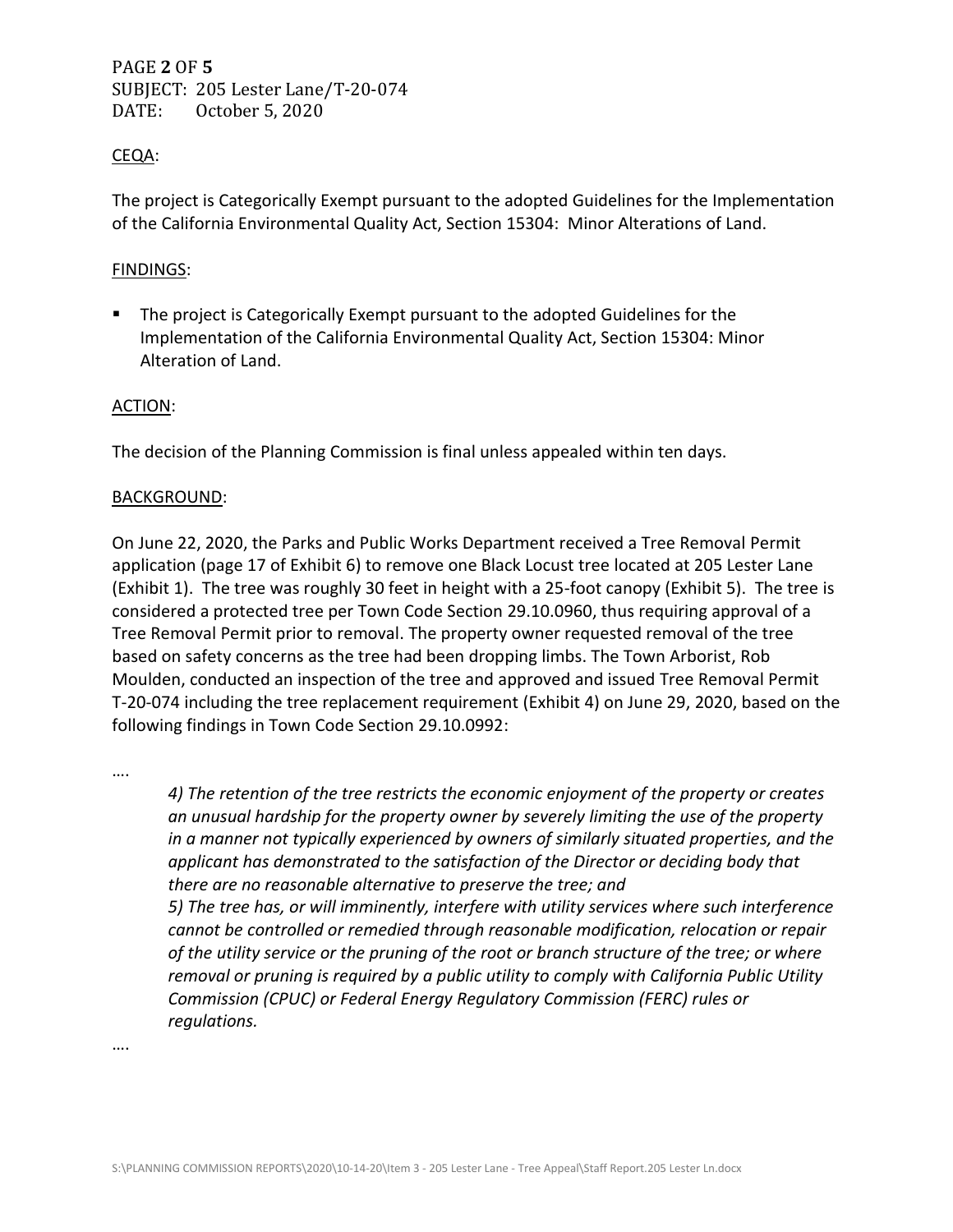PAGE **3** OF **5** SUBJECT: 205 Lester Lane/T-20-074 DATE: October 5, 2020

#### BACKGROUND (continued):

The approved Tree Removal Permit (Exhibit 4) specifies a tree replacement requirement of three 15-gallon trees to off-set the removal. The owner also has the option of paying in-lieu fees in the amount of \$250.00 per replacement tree (\$750.00 total). The Tree Removal Permit application (page 17 of Exhibit 6), which was signed and submitted by the property owner on June 22, 2020, specifies in the Notes section that, "Replacement Trees are not required if the tree being removed is dead or has a tree Risk Rating of Extreme or High, as determined by the Town Arborist." The Town arborist did not determine that the tree was dead, and no Tree Risk Rating assessment was conducted by the Town Arborist or the owner.

On June 29, 2020, following issuance of the Tree Removal Permit, the Black Locust tree was removed. On July 1, 2020, the owner contacted the Town Arborist to request the replacement tree requirement be waived, stating that the tree was dead and severely rotted. The Town Arborist denied the request, stating that the tree was not dead and that the Tree Removal Permit was issued because the tree was severely rotted. On July 7, 2020, the owner appealed the replacement tree requirement associated with Tree Removal Permit T-20-074.

#### DISCUSSION:

### A. Appeal Analysis

The property owner appealed the replacement tree requirement of the approved Tree Removal Permit due to assertions that the tree was already dead. Per Town Code Section 29.10.0985, "[….] The Director or the deciding body shall impose, except when removal is permitted if the tree is dead or a Tree Risk Rating of Extreme or High is present, as a condition on which a protected tree removal permit is granted that two or more replacement trees of a species and a size designated by the Director or designee, shall be planted [….] ."

As detailed above, the Town Arborist visited the site and made the required findings for approval of the Tree Removal Permit. Following the removal of the tree, the owner contacted the Town Arborist to request the replacement tree requirement be waived. The Town Arborist denied this request as he determined that the tree was not dead. A Tree Risk Rating assessment was not conducted by the Town Arborist, and the owner did not provide one to counter the decision of the Town Arborist.

The owner has provided a letter (Exhibit 7) with additional information on the tree, as well as the other trees on the subject property. The tree service company contracted to remove the tree (PMC Tree Service Inc.) also provided a letter (Exhibit 8) describing the status of the tree and work conducted; however, no Tree Risk Rating assessment was provided.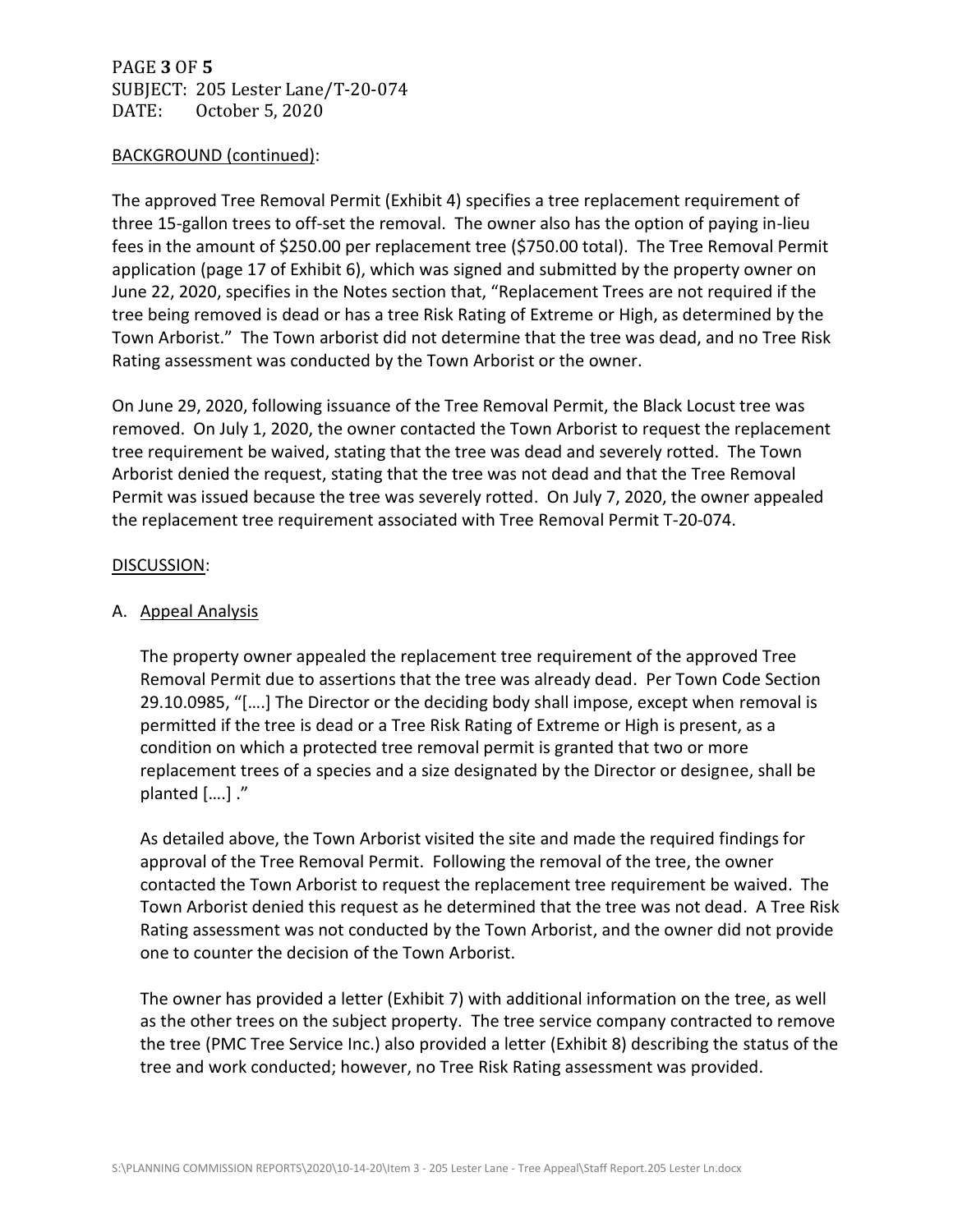PAGE **4** OF **5** SUBJECT: 205 Lester Lane/T-20-074 DATE: October 5, 2020

#### DISCUSSION (continued):

#### B. Environmental Review

The project is Categorically Exempt pursuant to the adopted Guidelines for the Implementation of the California Environmental Quality Act, Section 15304: Minor Alteration of Land.

#### PUBLIC COMMENTS:

Written notice was sent to property owners and tenants within 300 feet of the subject property. At the time of this report's preparation, the Town has not received any public comment.

#### CONCLUSION:

#### A. Summary

The Town Arborist has determined that the tree was not dead prior to removal and the property owner must meet the tree replacement requirement included in the Tree Removal Permit.

#### B. Recommendation

Staff recommends that the Planning Commission take the following actions to deny the appeal of the tree replacement requirement for the Tree Removal Permit:

- 1. Find that the proposed project is categorically exempt pursuant to the adopted Guidelines for the implementation of the California Environmental Quality Act, Section 15304: Minor Alterations of Land (Exhibit 2); and
- 2. Deny the appeal of the tree replacement requirement for the Tree Removal Permit.

#### C. Alternatives

Alternatively, the Commission can:

- 1. Continue the matter to a date certain with specific direction;
- 2. Deny the appeal and modify the tree replacement requirement for the Tree Removal Permit; or
- 3. Grant the appeal and waive the tree replacement requirement for the Tree Removal Permit.